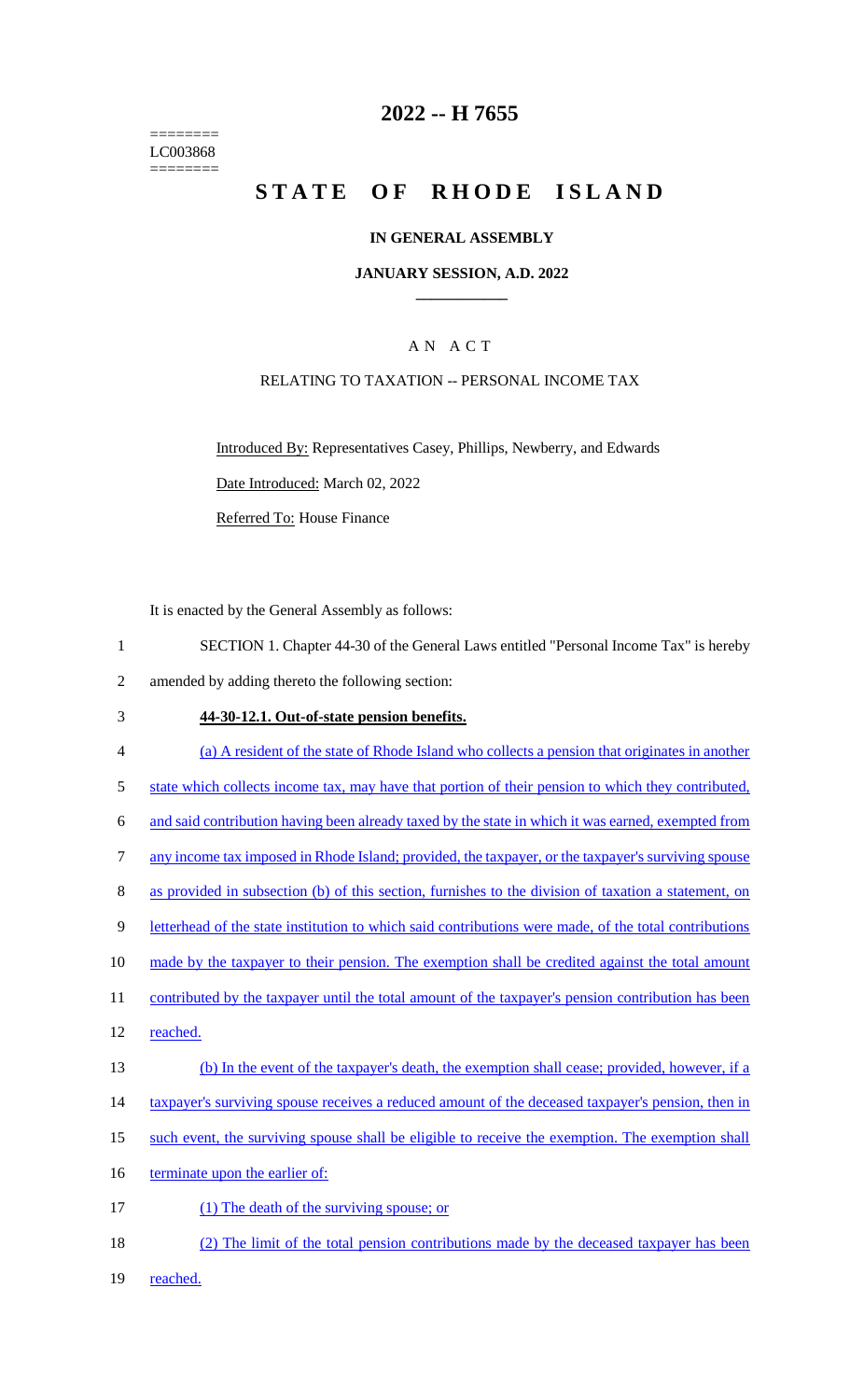- 1 (c) The exemption contained in this section shall only occur if the taxpayer has not used
- 2 the exemption when residing in another state.
- 3 SECTION 2. This act shall take effect upon passage.

 $=$ LC003868 ========